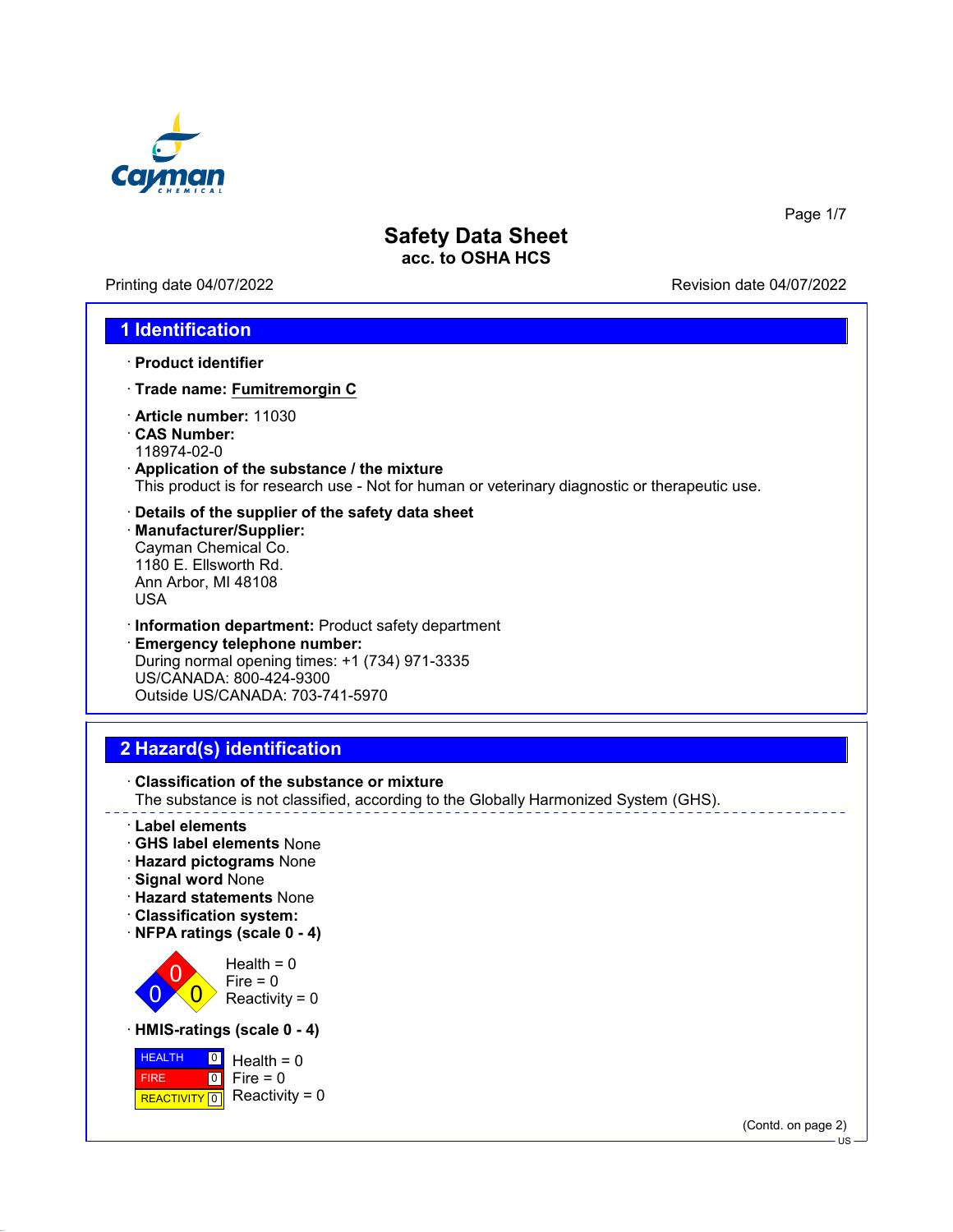Printing date 04/07/2022 Revision date 04/07/2022

(Contd. from page 1)

#### **Trade name: Fumitremorgin C**

- · **Other hazards**
- · **Results of PBT and vPvB assessment**
- · **PBT:** Not applicable.
- · **vPvB:** Not applicable.

### **3 Composition/information on ingredients**

- · **Chemical characterization: Substances**
- · **CAS No. Description**
- 118974-02-0 Fumitremorgin C

#### **4 First-aid measures**

- · **Description of first aid measures**
- · **General information:** No special measures required.
- · **After inhalation:** Supply fresh air; consult doctor in case of complaints.
- · **After skin contact:** Generally the product does not irritate the skin.
- · **After eye contact:** Rinse opened eye for several minutes under running water.
- · **After swallowing:** If symptoms persist consult doctor.
- · **Information for doctor:**
- · **Most important symptoms and effects, both acute and delayed** May cause anemia, cough, CNS depression, drowsiness, headache, heart damage, lassitude (weakness, exhaustion), liver damage, narcosis, reproductive effects, teratogenic effects. No further relevant information available.
- · **Indication of any immediate medical attention and special treatment needed** No further relevant information available.

## **5 Fire-fighting measures**

- · **Extinguishing media**
- · **Suitable extinguishing agents:** Use fire fighting measures that suit the environment. A solid water stream may be inefficient.
- · **Special hazards arising from the substance or mixture** No further relevant information available.
- · **Advice for firefighters**
- · **Protective equipment:** No special measures required.

## **6 Accidental release measures**

- · **Personal precautions, protective equipment and emergency procedures** Not required.
- · **Environmental precautions:** Do not allow to enter sewers/ surface or ground water.
- · **Methods and material for containment and cleaning up:** Pick up mechanically.
- · **Reference to other sections** See Section 7 for information on safe handling. See Section 8 for information on personal protection equipment. See Section 13 for disposal information.
- · **Protective Action Criteria for Chemicals**
- · **PAC-1:** Substance is not listed.
- · **PAC-2:** Substance is not listed.

(Contd. on page 3)

US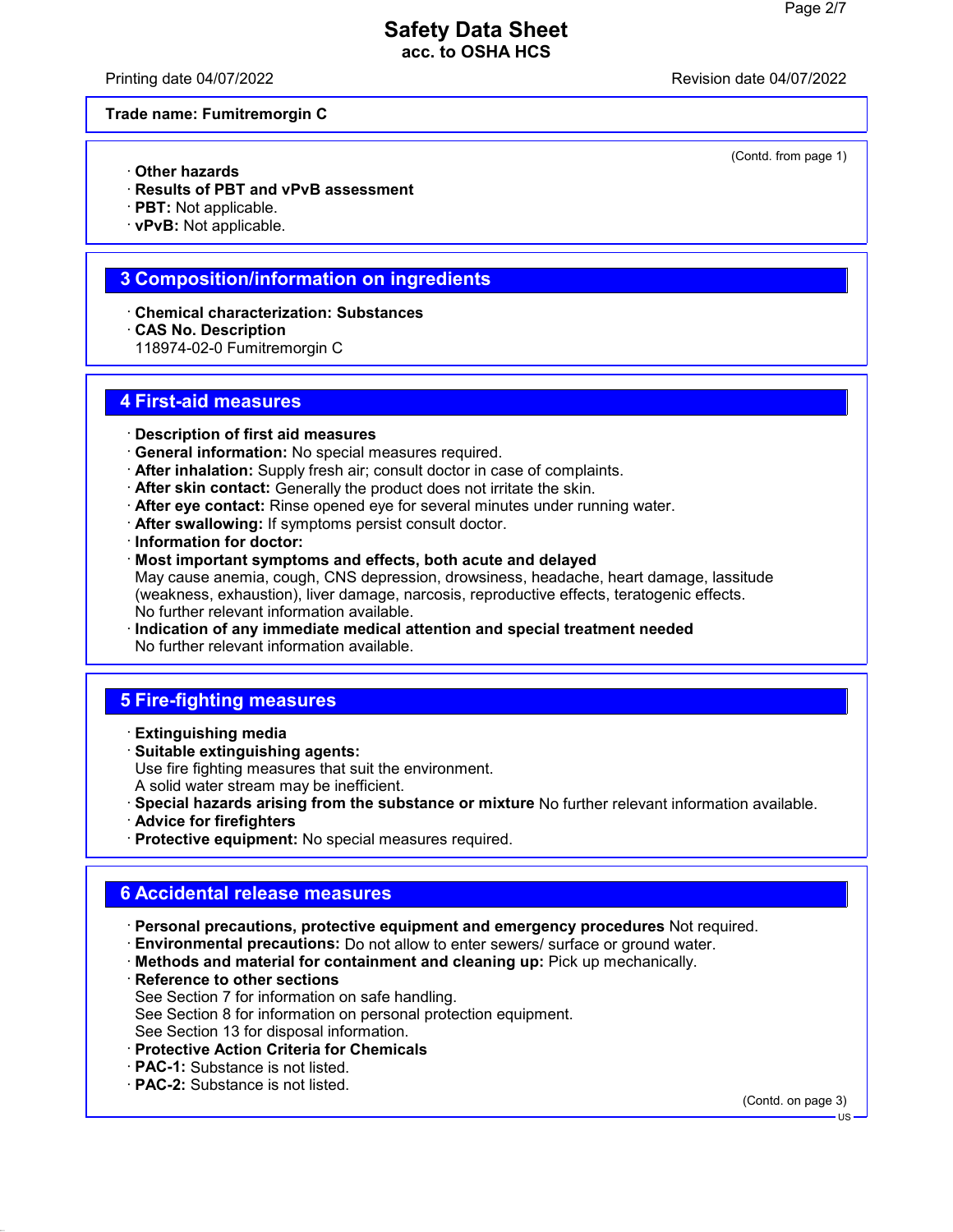Printing date 04/07/2022 Revision date 04/07/2022

(Contd. from page 2)

**Trade name: Fumitremorgin C**

· **PAC-3:** Substance is not listed.

#### **7 Handling and storage**

- · **Handling:**
- · **Precautions for safe handling** No special measures required.
- · **Information about protection against explosions and fires:** No special measures required.
- · **Conditions for safe storage, including any incompatibilities**
- · **Storage:** Store in accordance with information listed on the product insert.
- · **Requirements to be met by storerooms and receptacles:** No special requirements.
- · **Information about storage in one common storage facility:** Not required.
- · **Further information about storage conditions:** None.

· **Specific end use(s)** No further relevant information available.

## **8 Exposure controls/personal protection**

· **Additional information about design of technical systems:** No further data; see item 7.

- · **Control parameters**
- · **Components with limit values that require monitoring at the workplace:** Not required.
- · **Additional information:** The lists that were valid during the creation were used as basis.
- · **Exposure controls**
- · **Personal protective equipment:**
- · **General protective and hygienic measures:**

The usual precautionary measures for handling chemicals should be followed.

- · **Breathing equipment:** Not required.
- · **Protection of hands:**

The glove material has to be impermeable and resistant to the product/ the substance/ the preparation. Due to missing tests no recommendation to the glove material can be given for the product/ the preparation/ the chemical mixture.

Selection of the glove material on consideration of the penetration times, rates of diffusion and the degradation

· **Material of gloves**

The selection of the suitable gloves does not only depend on the material, but also on further marks of quality and varies from manufacturer to manufacturer.

· **Penetration time of glove material**

The exact break through time has to be found out by the manufacturer of the protective gloves and has to be observed.

· **Eye protection:** Not required.

| Information on basic physical and chemical properties<br><b>General Information</b> |                                                               |                    |
|-------------------------------------------------------------------------------------|---------------------------------------------------------------|--------------------|
| · Appearance:                                                                       |                                                               |                    |
| Form:                                                                               | Solid                                                         |                    |
| Color:                                                                              | Not determined.                                               |                    |
| · Odor:                                                                             | Characteristic                                                |                    |
| · Structural Formula                                                                | C <sub>22</sub> H <sub>25</sub> N <sub>3</sub> O <sub>3</sub> |                    |
| · Molecular Weight                                                                  | 379.5 g/mol                                                   |                    |
|                                                                                     |                                                               | (Contd. on page 4) |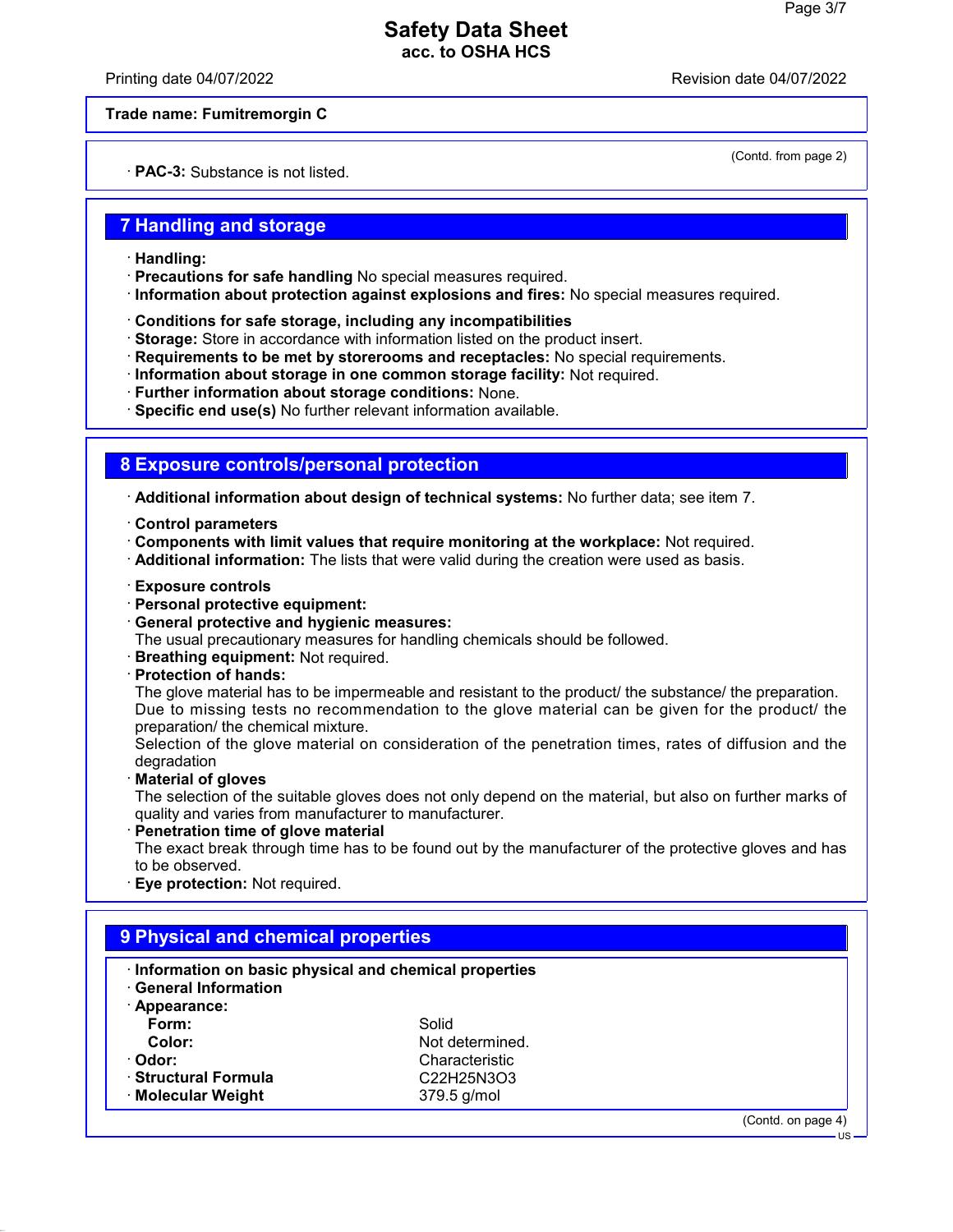Printing date 04/07/2022 Revision date 04/07/2022

**Trade name: Fumitremorgin C**

| Odor threshold:<br>Not determined.<br>pH-value:<br>Not applicable.<br><b>Change in condition</b><br><b>Melting point/Melting range:</b><br>259.5-260.5 °C (499.1-500.9 °F)<br><b>Boiling point/Boiling range:</b><br>Undetermined.<br>· Flash point:<br>Not applicable.<br>Product is not flammable.<br>· Flammability (solid, gaseous):<br>· Decomposition temperature:<br>Not determined.<br>Not determined.<br>· Auto igniting:<br>Danger of explosion:<br>Product does not present an explosion hazard.<br><b>Explosion limits:</b><br>Lower:<br>Not determined.<br>Not determined.<br>Upper:<br>· Vapor pressure:<br>Not applicable.<br>Not determined.<br>Density: | (Contd. from page 3) |
|--------------------------------------------------------------------------------------------------------------------------------------------------------------------------------------------------------------------------------------------------------------------------------------------------------------------------------------------------------------------------------------------------------------------------------------------------------------------------------------------------------------------------------------------------------------------------------------------------------------------------------------------------------------------------|----------------------|
|                                                                                                                                                                                                                                                                                                                                                                                                                                                                                                                                                                                                                                                                          |                      |
|                                                                                                                                                                                                                                                                                                                                                                                                                                                                                                                                                                                                                                                                          |                      |
|                                                                                                                                                                                                                                                                                                                                                                                                                                                                                                                                                                                                                                                                          |                      |
|                                                                                                                                                                                                                                                                                                                                                                                                                                                                                                                                                                                                                                                                          |                      |
|                                                                                                                                                                                                                                                                                                                                                                                                                                                                                                                                                                                                                                                                          |                      |
|                                                                                                                                                                                                                                                                                                                                                                                                                                                                                                                                                                                                                                                                          |                      |
|                                                                                                                                                                                                                                                                                                                                                                                                                                                                                                                                                                                                                                                                          |                      |
|                                                                                                                                                                                                                                                                                                                                                                                                                                                                                                                                                                                                                                                                          |                      |
|                                                                                                                                                                                                                                                                                                                                                                                                                                                                                                                                                                                                                                                                          |                      |
|                                                                                                                                                                                                                                                                                                                                                                                                                                                                                                                                                                                                                                                                          |                      |
| <b>Relative density</b><br>Not determined.<br>· Vapor density<br>Not applicable.<br><b>Evaporation rate</b><br>Not applicable.                                                                                                                                                                                                                                                                                                                                                                                                                                                                                                                                           |                      |
| · Solubility in / Miscibility with<br>Water:<br>Not determined.                                                                                                                                                                                                                                                                                                                                                                                                                                                                                                                                                                                                          |                      |
| · Partition coefficient (n-octanol/water): Not determined.                                                                                                                                                                                                                                                                                                                                                                                                                                                                                                                                                                                                               |                      |
| · Viscosity:<br>Dynamic:<br>Not applicable.<br>Kinematic:<br>Not applicable.<br><b>SOLUBILITY</b><br>Chloroform: Soluble; DMSO: Soluble; Methanol: Soluble                                                                                                                                                                                                                                                                                                                                                                                                                                                                                                               |                      |
| <b>Other information</b><br>No further relevant information available.                                                                                                                                                                                                                                                                                                                                                                                                                                                                                                                                                                                                   |                      |

## **10 Stability and reactivity**

- · **Reactivity** No further relevant information available.
- · **Chemical stability**
- · **Thermal decomposition / conditions to be avoided:** No decomposition if used according to specifications.
- · **Possibility of hazardous reactions** No dangerous reactions known.
- · **Conditions to avoid** No further relevant information available.
- · **Incompatible materials:** No further relevant information available.
- · **Hazardous decomposition products:** No dangerous decomposition products known.

## **11 Toxicological information**

· **RTECS Number** UY8709670

(Contd. on page 5)

<sup>-</sup> US -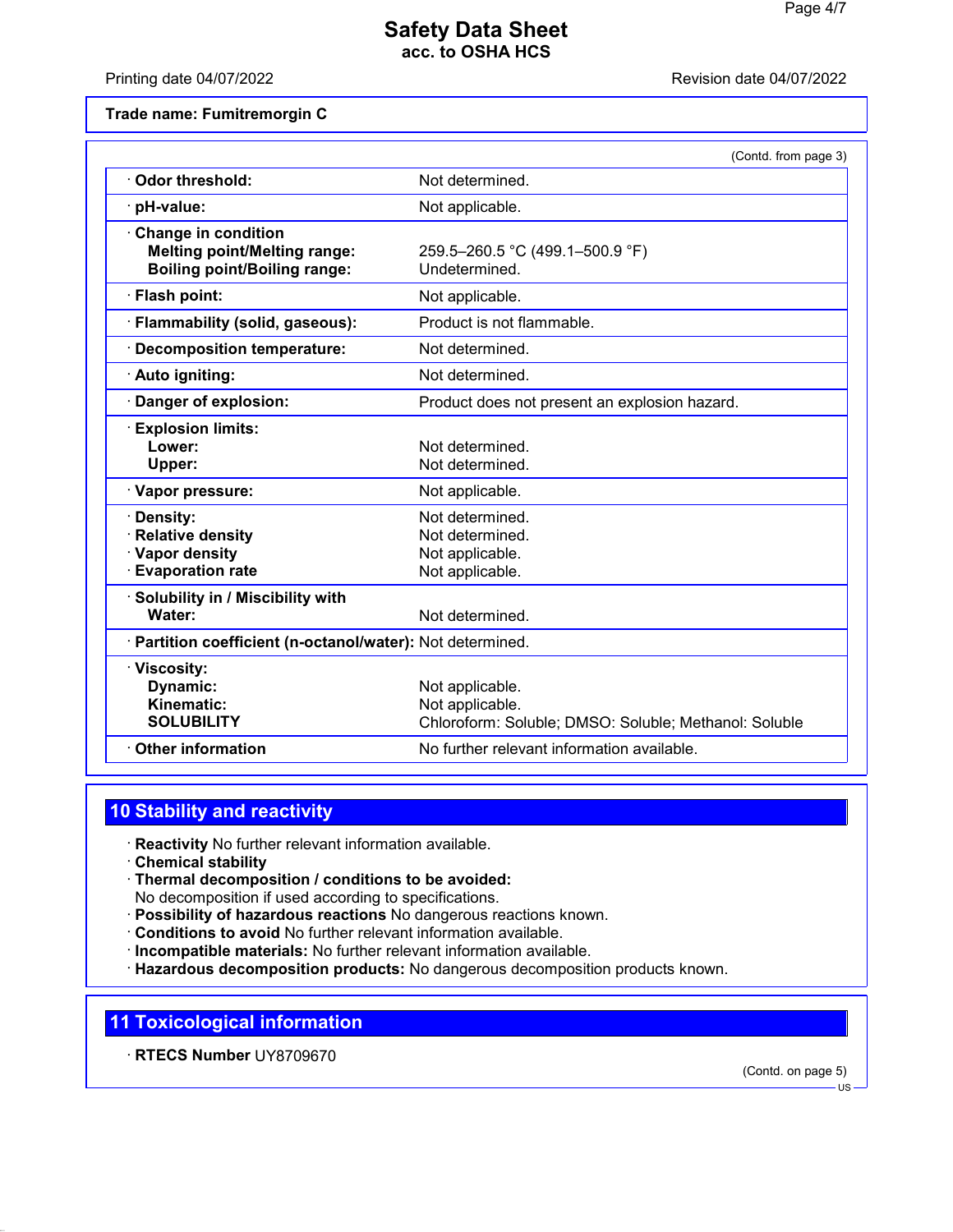Printing date 04/07/2022 Revision date 04/07/2022

#### **Trade name: Fumitremorgin C**

(Contd. from page 4)

- · **Information on toxicological effects**
- · **Acute toxicity:**
- · **Primary irritant effect:**
- · **on the skin:** No irritant effect.
- · **on the eye:** No irritating effect.
- · **Sensitization:** No sensitizing effects known.
- · **Additional toxicological information:** When used and handled according to specifications, the product does not have any harmful effects according to our experience and the information provided to us. The substance is not subject to classification.
- · **Carcinogenic categories**
- · **IARC (International Agency for Research on Cancer)** Substance is not listed.
- · **NTP (National Toxicology Program)** Substance is not listed.
- · **OSHA-Ca (Occupational Safety & Health Administration)** Substance is not listed.

## **12 Ecological information**

- · **Toxicity**
- · **Aquatic toxicity:** No further relevant information available.
- · **Persistence and degradability** No further relevant information available.
- · **Behavior in environmental systems:**
- · **Bioaccumulative potential** No further relevant information available.
- · **Mobility in soil** No further relevant information available.
- · **Additional ecological information:**
- · **General notes:**
- Water hazard class 1 (Self-assessment): slightly hazardous for water

Do not allow undiluted product or large quantities of it to reach ground water, water course or sewage system.

- · **Results of PBT and vPvB assessment**
- · **PBT:** Not applicable.
- · **vPvB:** Not applicable.
- · **Other adverse effects** No further relevant information available.

## **13 Disposal considerations**

- · **Waste treatment methods**
- · **Recommendation:** Smaller quantities can be disposed of with household waste.
- · **Uncleaned packagings:**
- · **Recommendation:** Disposal must be made according to official regulations.

| · UN-Number               |               |  |
|---------------------------|---------------|--|
| · DOT, IMDG, IATA         | not regulated |  |
| · UN proper shipping name |               |  |
| · DOT, IMDG, IATA         | not regulated |  |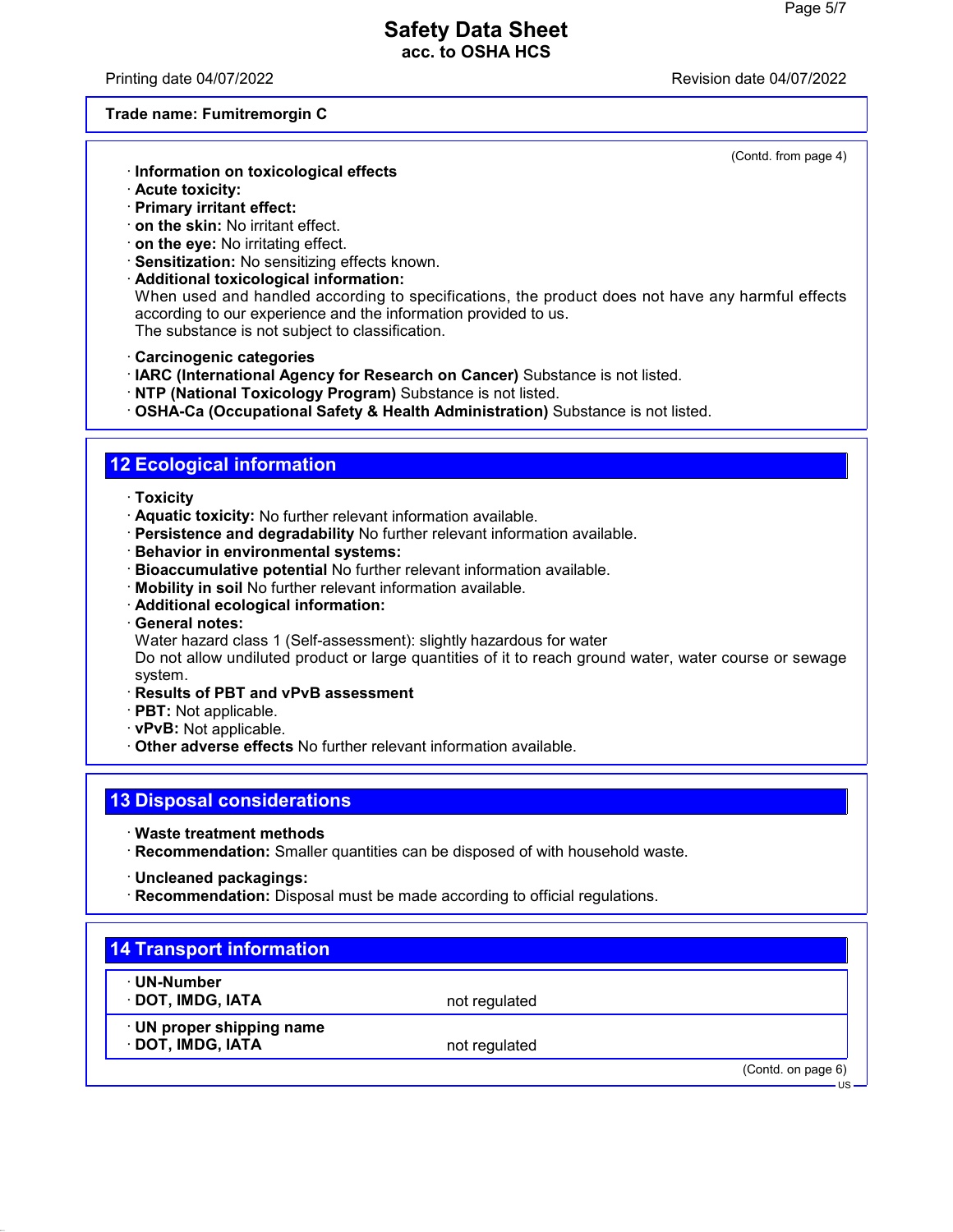#### Printing date 04/07/2022 Revision date 04/07/2022

**Trade name: Fumitremorgin C**

|                                                                                   |                 | (Contd. from page 5) |
|-----------------------------------------------------------------------------------|-----------------|----------------------|
| · Transport hazard class(es)                                                      |                 |                      |
| · DOT, ADN, IMDG, IATA<br>· Class                                                 | not regulated   |                      |
| · Packing group<br>· DOT, IMDG, IATA                                              | not regulated   |                      |
| <b>Environmental hazards:</b>                                                     | Not applicable. |                      |
| · Special precautions for user                                                    | Not applicable. |                      |
| Transport in bulk according to Annex II of<br><b>MARPOL73/78 and the IBC Code</b> | Not applicable. |                      |
| · UN "Model Regulation":                                                          | not regulated   |                      |

## **15 Regulatory information**

- · **Safety, health and environmental regulations/legislation specific for the substance or mixture** No further relevant information available.
- · **Sara**
- · **Section 355 (extremely hazardous substances):** Substance is not listed.
- · **Section 313 (Specific toxic chemical listings):** Substance is not listed.
- · **TSCA (Toxic Substances Control Act):** Substance is not listed.
- · **Hazardous Air Pollutants** Substance is not listed.
- · **Proposition 65**
- · **Chemicals known to cause cancer:** Substance is not listed.
- · **Chemicals known to cause reproductive toxicity for females:** Substance is not listed.
- · **Chemicals known to cause reproductive toxicity for males:** Substance is not listed.
- · **Chemicals known to cause developmental toxicity:** Substance is not listed.
- · **Carcinogenic categories**
- · **EPA (Environmental Protection Agency)** Substance is not listed.
- · **TLV (Threshold Limit Value)** Substance is not listed.
- · **NIOSH-Ca (National Institute for Occupational Safety and Health)** Substance is not listed.
- · **Chemical safety assessment:** A Chemical Safety Assessment has not been carried out.

## **16 Other information**

All chemicals may pose unknown hazards and should be used with caution. This SDS applies only to the material as packaged. If this product is combined with other materials, deteriorates, or becomes contaminated, it may pose hazards not mentioned in this SDS. Cayman Chemical Company assumes no responsibility for incidental or consequential damages, including lost profits, arising from the use of these data. It shall be the user's responsibility to develop proper methods of handling and personal protection based on the actual conditions of use. While this SDS is based on technical data judged to be reliable, Cayman Chemical Company assumes no responsibility for the completeness or accuracy of the information contained herein.

- · **Department issuing SDS:** Environment protection department.
- · **Contact:** -
- · **Date of preparation / last revision** 04/07/2022 / -
- · **Abbreviations and acronyms:** IMDG: International Maritime Code for Dangerous Goods DOT: US Department of Transportation IATA: International Air Transport Association

(Contd. on page 7)

US